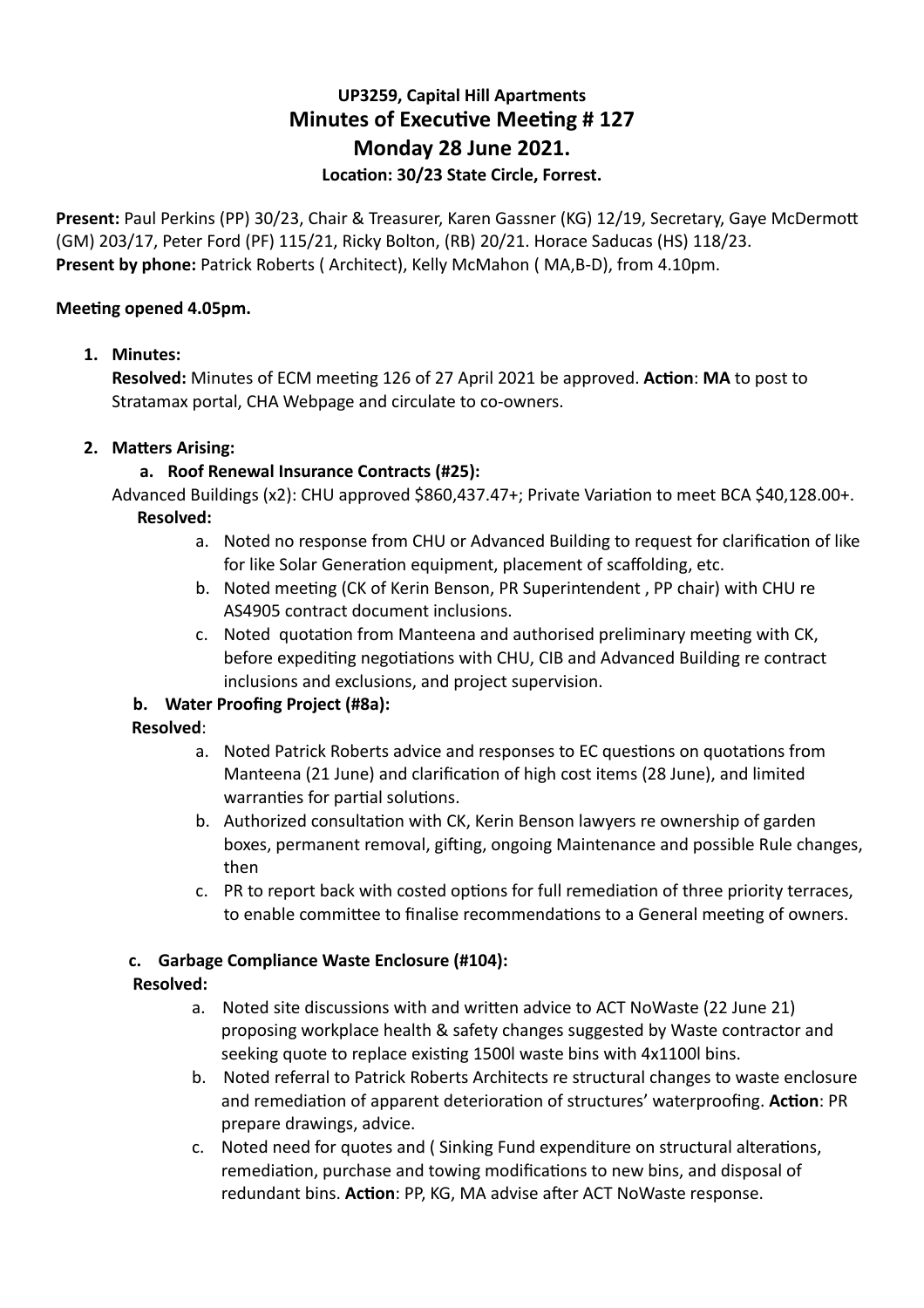### **d. Strata Insurance Claims Review:**

**Resolved**:

- a. Noted verbal advice from PP on discussions on Claims Processing Arrangements.
- b. Noted that B-D seminar (21 July) would address some of these issues Advice.
- c. Noted receipt of requested " large claims" report from B-D.

## **e. Strata Management Contract extension:**

**Resolved:** Note receipt of draft contract from B-D and directed further negotiation with B-D regarding apparent omissions, suggested accountabilities, etc, with a view to presenting agreed document for endorsement at the annual general meeting. Action: PP, MA.

**f.** Work Calendar: Deferred due to other priorities.

# **g.** Draft Rules & Advice RE Proxies:

## **Resolved:**

- a. Noted B-D advice of pending Ministerial action to enable relaxation of Proxies restriction.
- b. Agreed to await Owners Network and B-D seminar advice on legislative and administrative regulations outstanding.

## **h. Sinking Fund Review:**

- a. Noted PP advice that contracted QIA had done site inspections in early June and updated Five Year Review draft report is awaited. Action: MA to expedite.
- b. Agreed to consider the report out of session in lead up to budget and Levy proposal.

# **3. Security & Access System**

The committee considered written & verbal advice on urgent matters put in place after break-in on 19 May and illegal entry on 27 May which result in damage to and theft of OC (access devices, alarms, door, etc) and residents'( motor vehicle broken windows, one stolen motor vehicle, various personal valuables, access devices and tools) property. Unbudgeted cash spend is of the order of \$15,000.

**Resolved**: Minute all related Out-of-session approvals:

- 1. Audit of access and security system. (\$858- Blitz). Action: MA issue WO.
- 2. Installation of camera, strobe & alarm on Garage door entrance. (\$2856-Blitz).
- 3. Trial remote monitoring, alarm activation & patrol response (\$5,000. Blitz/ Mondiaux Security). **Action:** MA to sign Contract & pay initial mth.
- 4. Door panel strengthening (ACT Doorland \$688).
- 5. Defer proposal for Security Audit by Quorum Security Systems. **Action:** MA.
- 6. Quote for Possible change to (Omega) keying system ( Class Locksmiths). **Action:** MA to follow up.
- 7. a) Disable stolen access devices + camera backup ( Blitz \$650), b) Bld 23 Ext. locks (Class Locksmiths \$355).
- 8. Night guard pending police investigation & defensive measures (\$6533, E Group Security).

# **4. Treasurers Report.**

The Executive Committee noted the tabled report and discussed various issues. Specific issues not minuted elsewhere included: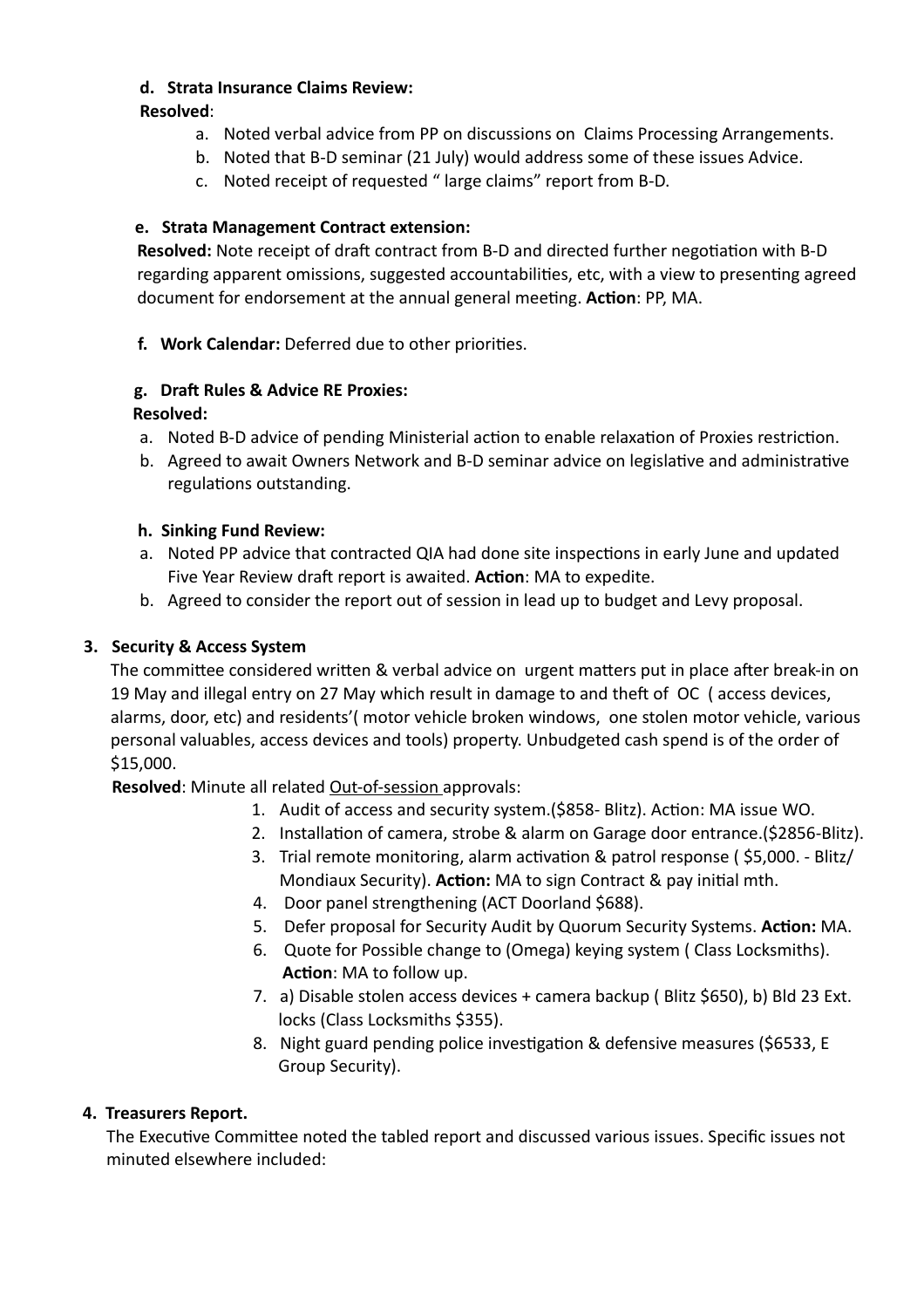- 1. **Access Device (New Dual type):** Pricing to be agreed. **Resolved**: Decision to keep current fob plus new remote plus fob dual model for owners & residents convenience. Pricing to be agreed after advice from MA. **Action:** MA to advise regarding costing options
- 2. **Police Liaison: Resolved:** Note various contacts RE Claim (6812183), CCTV footage (3), and residents concerns referred, and Police Victims Liaison Office letter received 25 June.
- 3. Water Leak Repairs: Heavy expenditure continues with various out of session approvals for investigations and emergency repairs. Rear Fire exit Bld 23 leak repairs cost approx \$5000.
- 4. **Metering Issues: Electricity, Gas and Water: Resolved: note** visits scheduled and **written** representations will be made (again) to Icon Water (ACT Government owner and or partner in all metering utilities). **Action**: PP, KG, HS.
- 5. **Solar Hub Data Analysis Software:** PP advised that Installation of both hardwired internet – solar inverter controller & Data analysis "SunnyPortal" application is scheduled for 1 July 2021. User training to be scheduled. Action: PP, HS. **Resolved**: The Treasurers report be noted including Admin Fund Liquidity balances and

issues to be resolved before next budget and AGM.

### **5. Secretary's Report - Communications.**

The committee discussed information circulated and a verbal report from KG:

- a) Corporate Register: Latest changes of residents and Welcome Letters issued.
- **b) Lift Notices and e-letters to residents:** 
	- 1. Building 21 internal painting,
	- 2. Batteries for Garage Remotes
	- 3. Capital Hill Apartments Security, Break In notification, Access Devices.
	- 4. Security Arrangements pending Police investigations, incl Bld 23.
	- 5. Night Guard in basement, Interim Security Measures update.
	- 6. SEDA preferred supplier offer for air conditioning Mtnce.
	- 7. Building Security arrangements and
	- 8. Stain Busters carpet cleaning.

### **Resident e-letters were issued by B-D:**

- 1. Minutes to Owners 126,
- 2. Access and Security fobs stolen which need to be deactivated,
- 3. Building 21 Notification of Painting works,
- 4. Access and Security: Blitz audit of devices, etc.
- 5. ACT Owners Event re new name and new legislation.

**Resolved:** Communications heavy workload during the month and commend Officers for continuing effort.

### **6. Out-of-Session Approvals:**

**PP reported that due to very heavy workload since last meeting ECM126, 27 April, a detailed**  schedule was not available but all significant out of session approvals are dealt with under subject headings in this meeting. Various minor operational authorisations by PP and KG under existing delegations were also necessary but are not reported separately. They included, pet application, key safe application, painting quotations, and several water leak investigations.

### **Resolved**:

1. **Basement Bollard Removal Application:** Approved subject to owners acceptance of conditions in Advice from B-D. **Action:** MA to communicate to owners as recommended.